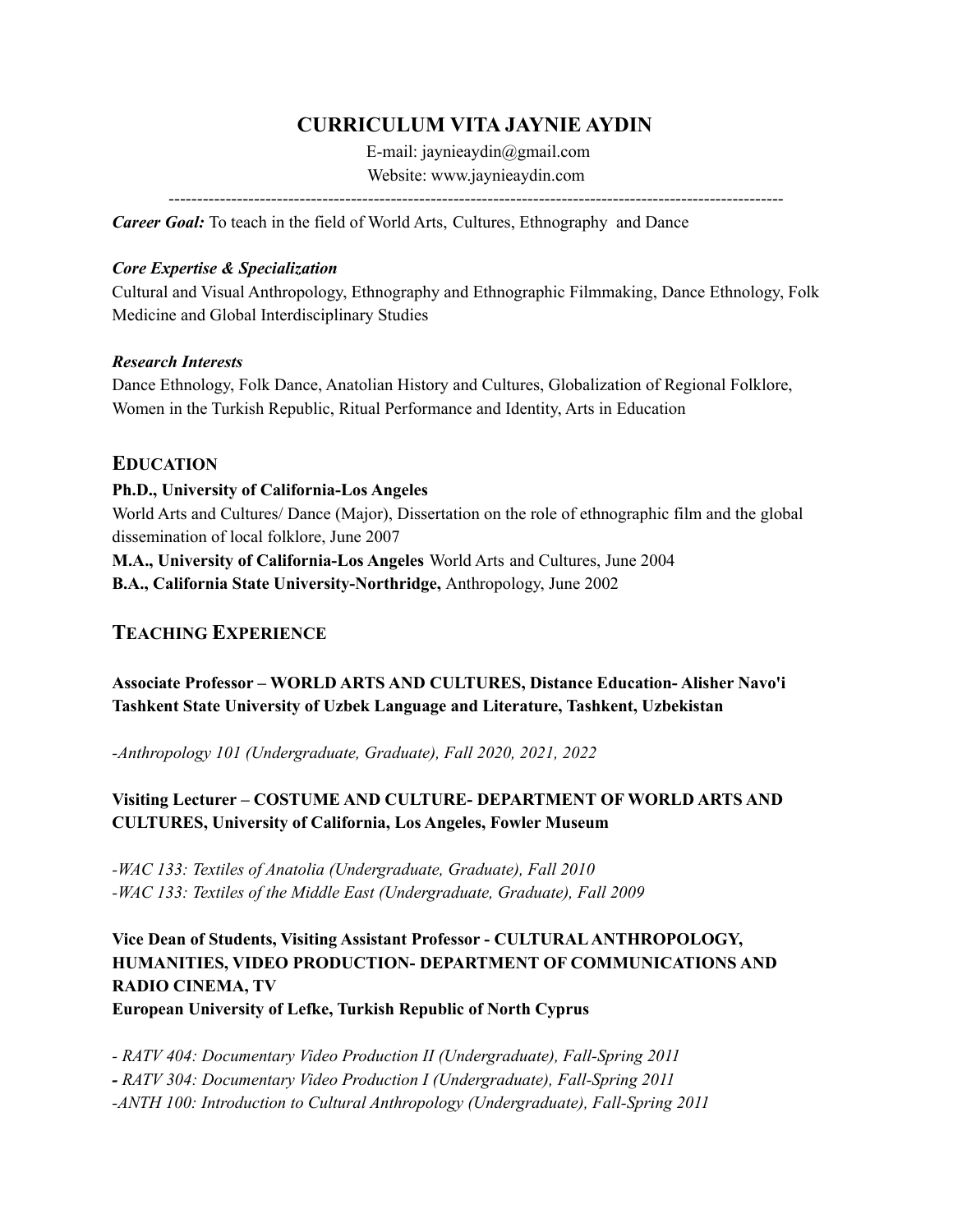*-ANTH 102: Ethnography in Interdisciplinary Studies (Undergraduate), Fall-Spring 2011*

# **Senior Lecturer - CULTURALANTHROPOLOGY, HUMANITIES- DEPARTMENT OF COMMUNICATIONS, Yasar University, Izmir, Turkey**

*-FND 100: Introduction to Human Science (Undergraduate), Spring 2009 -ENG LAB1*: *Speaking & Presentation Skills for Turkish Students of English, (Undergraduate), Spring 2010 -FND 102: Introduction to Cultural Anthropology (Undergraduate), Fall 2008*

### **Instructor - CULTURALANTHROPOLOGY-DEPARTMENT OF ANTHROPOLOGY, Santa Monica College, Santa Monica, California**

*-ANTH 100: Introduction to Cultural Anthropology (Undergraduate), Summer 2010*

## **Instructor - CULTURALANTHROPOLOGY-DEPARTMENT OF ANTHROPOLOGY, Moorpark Community College, Moorpark, California**

*-ANTH 100: Introduction to Cultural Anthropology (Undergraduate), Summer 2008*

# **Teaching Associate- DEPARTMENT OF WORLD ARTS AND CULTURES, University of California, Los Angeles**

**-***WAC 174: Special Projects in Community Fieldwork, Documentary Video Production (Undergraduate), Winter 2006, Spring 2007, Summer 2007, Fall 2007 -WAC 120: Performance of Gender (Undergraduate), Fall 2006* **-***WAC 122: Arts in Community (Undergraduate), Spring 2005, Spring 2006 -WAC 7: Beginning Middle Eastern Dance and Culture Studies, (Undergraduate & Graduate), Spring 2006 -WAC 22: Survey of World Dance (Undergraduate), Fall 2005 -WAC 170: Dance for Camera Practicum (Undergraduate), Fall 2005* **-***WAC 180:Video Production for the Arts (Undergraduate), Fall 2004, Spring 2005*

## **Teaching Assistant- DEPARTMENT OF WORLD ARTS AND CULTURES, University of California, Los Angeles**

**-***WAC 175: Ethnographic Film (Undergraduate), Spring 2005 -WAC 181A: Video Production, Pacific Arts Festival (Undergraduate), Spring 2004* **-***WAC 182B: Documenting Traditional Cultures, Pacific Arts Festival (Undergraduate), Summer 2004 \*Course conducted with undergraduates abroad in Palau, Micronesia*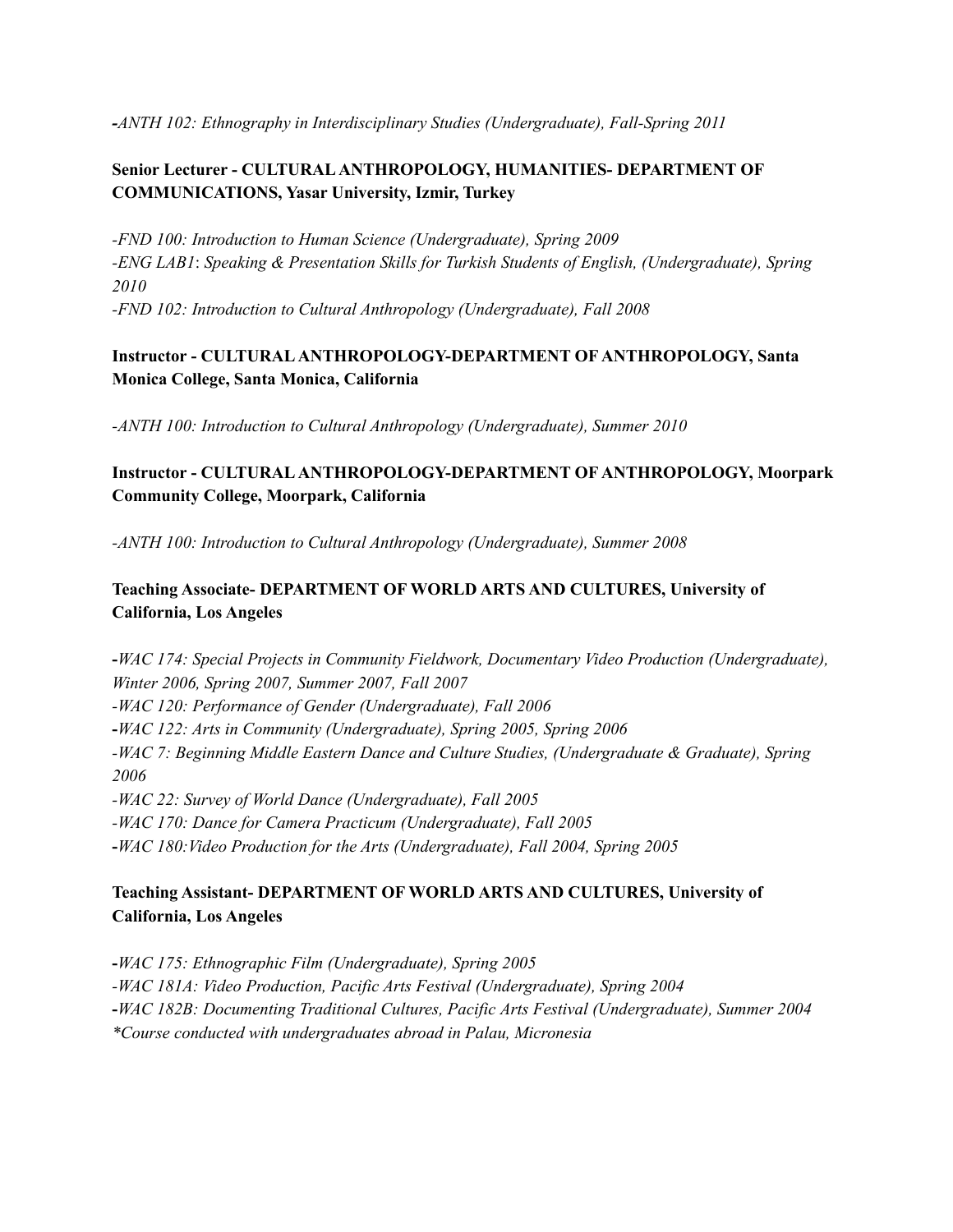### **ADDITIONAL WORK HISTORY**

**Principal/ Director- TWIN RIDGES HOME STUDY CHARTER SCHOOL,**

Nevada City, California, *Summer 2012-Summer 2018*

**Volunteer Archivist- EGE UNIVERSITY ETHNOGRAPHY MUSEUM,** Ege University, Izmir, Turkey, *Spring-Summer 2010*

# **Study Guide- SMITHSONIAN JOURNEYS LEGENDARY TURKEY AND THE TURQUOISE COAST,**

Smithsonian Journeys, Washington D.C. & Istanbul, Turkey, *Spring 2009*

### **Teaching Assistant Coordinator- DEPARTMENT OF WORLD ARTS AND CULTURES,** University of California, Los Angeles**,** *Spring 2005*

**Research Assistant/ Editor, Visual Curriculum Materials- DEPARTMENT OF WORLD ARTS AND CULTURES,**

University of California, Los Angeles, *Fall 2004- Spring 2005*

### **Research Assistant/ Latino Folk Medicine Project- DEPARTMENT OF WORLD ARTS AND CULTURES,** University of California, Los Angeles, *Summer 2002-Summer 2003*

## **Student Coordinator for Research Abroad- DEPARTMENT OF WORLD ARTS AND CULTURES,**

University of California, Los Angeles**,** *Spring 2004, Summer 2004*

## **Festival Coordinator- VITAS FILM FESTIVAL,**

University of California, Los Angeles**,** *Fall 2002-Fall 2004*

## **Projects Development Specialist- SOCIAL PUBLIC ARTS RESOURCE CENTER,** Venice,

California**,** *Summer 2000-Summer 2001*

### **WRITTEN PUBLICATIONS**

Aydin, J., and Emir Cenk Aydin (2011) "The Folk Essence of Modern Turkish Belly Dance: A DVD Presentation," Proceedings Second Symposium of the International Council for Traditional Music Study Group on Music and Dance in Southeastern Europe Ege University Press, Izmir, Turkey

Aydin, J. (2009) "A Succinct Survey of the Global Variation and Distribution Belly Dance Costumes Throughout Time and Space," Halk Kulturunde Giyim Kusam Ve Suslenme Sempozyumu Bildlriler Kitabi/ Dress And Finery In Folk Culture Symposium Papers Book, Eskisehir Osmangazi University Press, Eskisehir, Turkey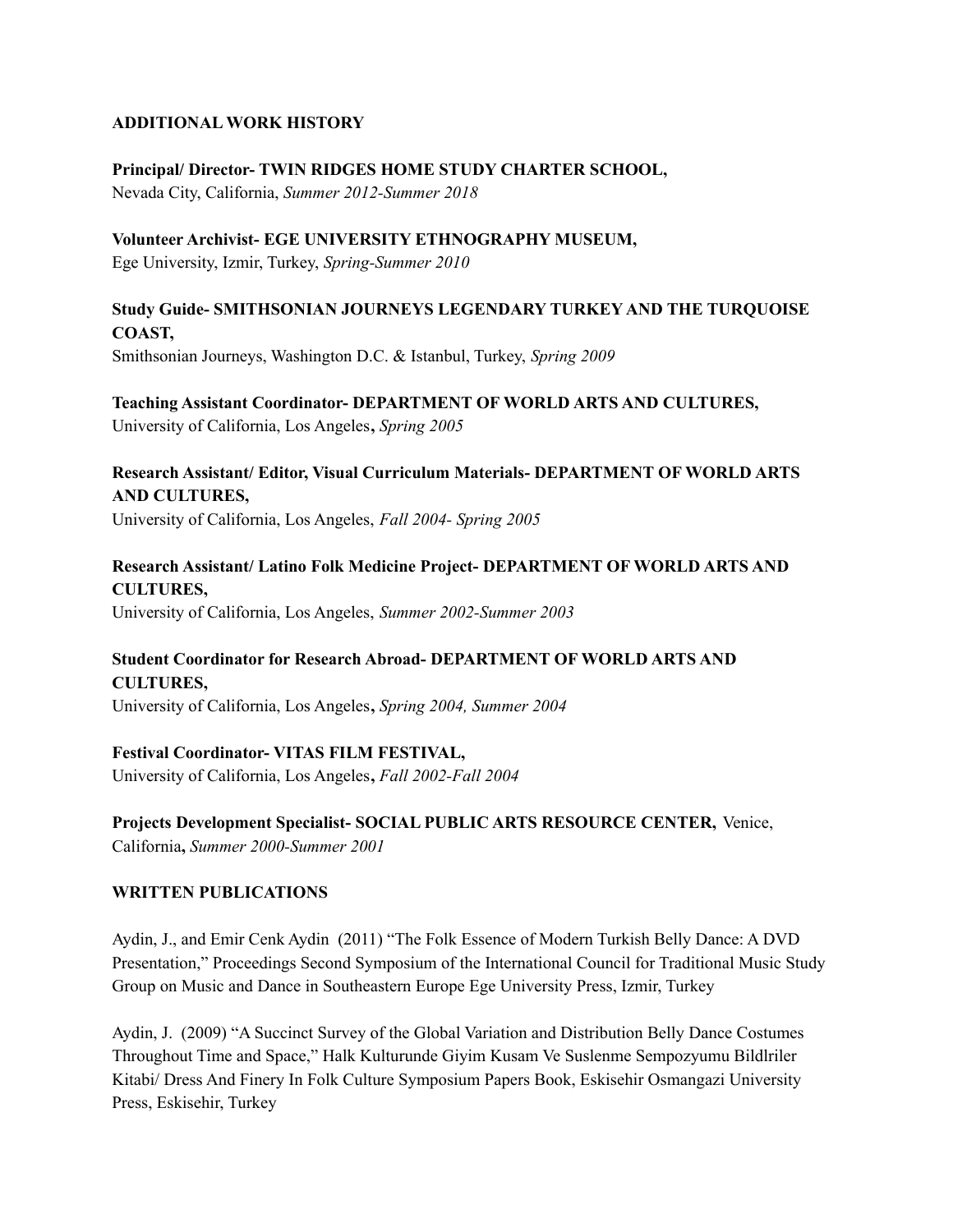Aydin, J. (2007) "Losing Creative Traditions Through the Loss of State Funding: Dance and Music Education in the Los Angeles Public School Systems," Halk Muziginde Calgilar Uluslararasi Sempozyumu Bildirileri Folk Music International Wind Instrument Symposium Book, Motif Association Press No. 8, Istanbul, Turkey

Aydin, J. (2006) "Passing on Arabic Folklore Face to Face and Beyond:The Technological Transmission of Tradition by Aisha Ali." *Preservation of Public Culture-Sustenance and Transfer to the Future*, Motif Association Press No.6, Kocaeli University, Izmit, Turkey

### **ETHNOGRAPHIC DVD/ VIDEO RELEASES**

(2011) Video Photographer/ Editor, *May It Fill Your Soul: A Bulgarian Musical Story*, Produced by UCLA Herb Alpert School of Music Professor Dr. Timothy Rice

(2011) Producer/ Video Photographer/ Editor, *Dances of Turkey Volume 1: Variants of Turkish Belly Dance*, Made in partnership with Dr. Emir Cenk Aydin, Ege University State Conservatory, Folk Dance Department

(2007) Video Photographer/ Editor, *Oss Tales: May Day in Padstow,* Produced by Professor Dr. Sabina Magliocco and Media Generation Films, California Council for the Arts, [www.media-generation.com](http://www.media-generation.com)

(2005) Editor, *Aisha Dances: Volume 1-The Regional Dance Styles of the Middle East,* Los Angeles: Associated Research for Arabic Folklore

(2004) Producer/ Video Photographer/ Editor, *Graduation Polynesian Style: Social Dance in the O.C,* Student Film Projects, University of California, Los Angeles

(2003) Producer/ Video Photographer/ Editor, "I Am the Lomi Stick Man": The Art of Hawaiian Healer Ronald De Soto, Student Film Projects, University of California, Los Angeles

(2012-2018) Video Photographer/ Editor, *Dances of Faith*, Produced by University of Mexico, Colima Professor Dr. Adriana Cruz-Manjarrez

## **CONFERENCE PRESENTATIONS, SYMPOSIUMS, INVITED LECTURES**

Aydin, Jaynie (2012) ""The Turkish Zeybek: Caught between the National and the Marginal," Video presentation and lecture. University of Chicago "Music and Marginality in the Balkans: The Edginess of Edges," conference, Chicago, Illinois

Aydin, E.C., and Jaynie Aydin (2011) "Traditional Folk Apparel, Music and Dance Research in Relation to Ethnography Museum and Building Projects," Video presentation and lecture. Middle Eastern Technical University, E.U. Civil Society Meeting, Ankara, Turkey.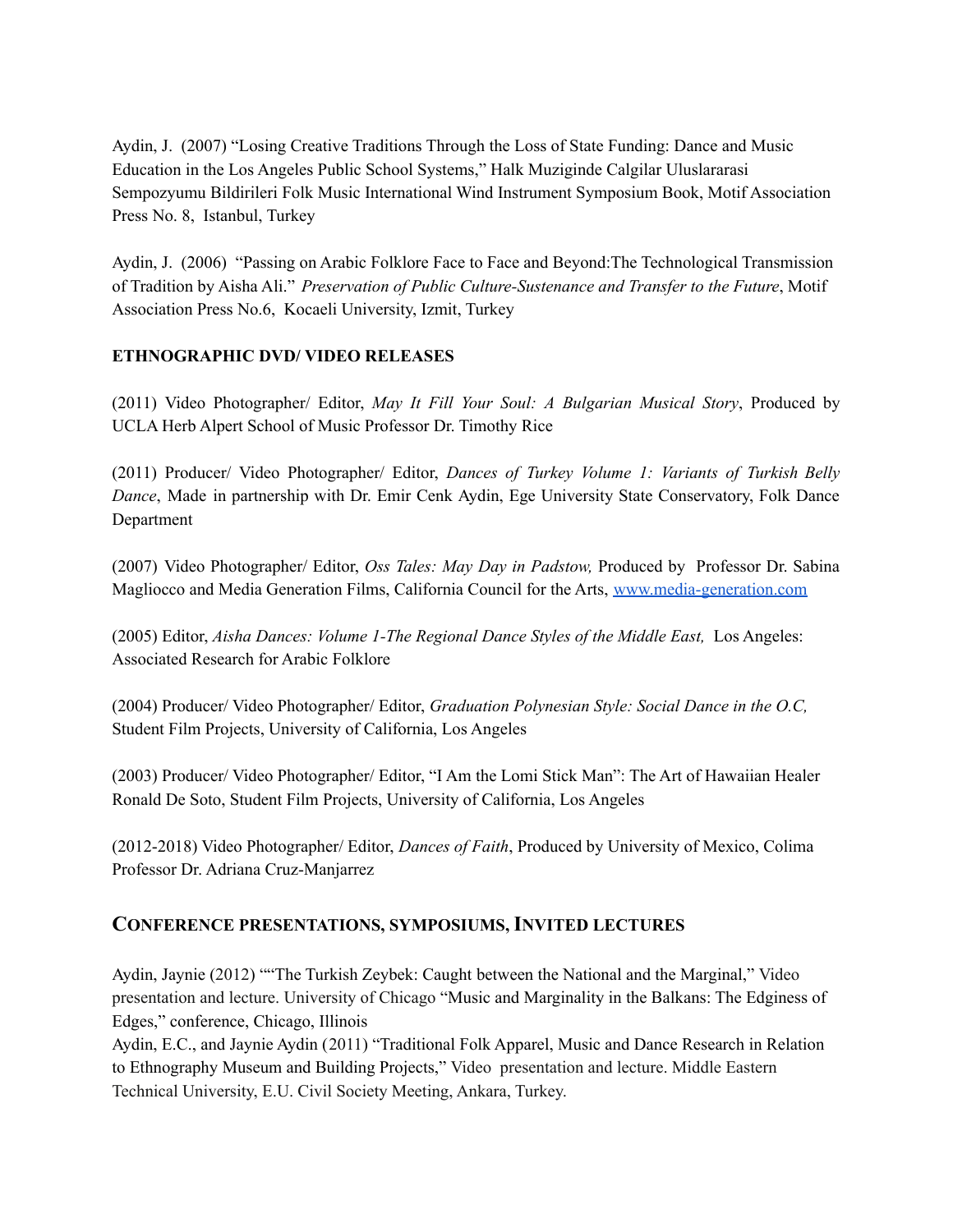Aydin, J**. (**2011**) "**Dances of Turkey Volume 1: Variants of Turkish Belly Dance," Video presentation and lecture. European University of Lefke, Nicosia, North Cyprus

Aydin, J**. (**2010**) "**Dances of Turkey Volume 1: Variants of Turkish Belly Dance," Video presentation and lecture. Prostor Plus, Rijeka, Croatia

Aydin, J**. (**2010**) "**Dances of Turkey Volume 1: Variants of Turkish Belly Dance," Video presentation and lecture. University of Chicago, EthNoise Ethnomusicology Workshop, Chicago, Illinois

Aydin, J**. (**2010**) "**Dances of Turkey Volume 1: Variants of Turkish Belly Dance," Video presentation and lecture. Pima Community College Departments of Dance and Anthropology, Tucson, Arizona

Aydin, J**. (**2010**) "**Dances of Turkey Volume 1: Variants of Turkish Belly Dance," Video presentation and lecture. Middle Eastern Dance Association of Hawai'i, Honolulu, Hawai'i

Aydin, J. & Aydin, E.C. **(**2010**) "**The Folk Essence of Modern Turkish Belly Dance: a DVD

Presentation," Video presentation and lecture. Second Symposium of International Council for

Traditional Music and Dance Study Group for Music and Dance in Southeastern Europe, Ege University, Izmir, Turkey

Aydin, J**. (**2009**)** "Belly Dance Celebrations in Two Different Contexts: Los Angeles Cairo Carnival and First Day of Spring in Izmir, Turkey," Video presentation and lecture. Celebrating Ethnicity: Finding Common Ground Conference, University California, Los Angeles Center for Near Eastern Studies Aydin, J**. (**2008**)** "Use of Film in Contemporary Dance Research Methodology: Techniques, Tools, and Broadcast," Lecture demonstration. International Council for Traditional Music and Dance Analysis Study Group, Trondheim, Norway

Aydin, J**. (**2007**)** "Arts, Music, and Dance Education in Los Angeles: The UCLAArtsBridge Project," Video presentation. International Symposium for Folk Music and Instruments, Kocaeli University, Izmit, Turkey

Aydin, J**. (**2007**)** "Preservation of Folk Culture and National Heritage," Lecture demonstration. Third Balkan Folk Music and Dance Festival, Izmir, Turkey

Aydin, J**. (**2007**)** "Strategy of Folk Dance Education at Ege University: The Choreography of Zeybek Dance in the Field and on the Stage," Video presentation. Western States Folklore Society Annual Meeting, University of California Los Angeles

Aydin, J. (2006) "A Succinct Survey of the Global Variation and Distribution of Belly Dance Costumes Throughout Time and Space," Eskisehir Osmangazi, University, Eskisehir, Turkey. International Symposium for Dress, Finery and Folk Culture

Aydin, J. (2006) "From Izmir, Aydin and Mugla: Turkish Folk Dance at a Glance," Video presentation. International Council for Traditional Music and Dance Analysis Ethnochoreology Meeting, Cluj-Napoca, Romania

Aydin, J. (2005) "Passing on Arabic Folklore Face to Face and Beyond: The Technological Transmission of Tradition by Aisha Ali," Preservation of Public Culture – Sustenance and Transfer to the Future International Symposium." Kocaeli University, Izmit, Turkey

Aydin, J. (2005) "Graduation Polynesian Style: Social Dance in Southern California," Video presentation. Te Papa Tongarewa, Wellington, New Zealand

Aydin, J. (2005) "Using Film for Documenting Folk Dance," International Council for Traditional Music and Dance Analysis Ethnochoreology sub-study group, Ege University, Turkish Folk Dance Department and conservatory, Izmir, Turkey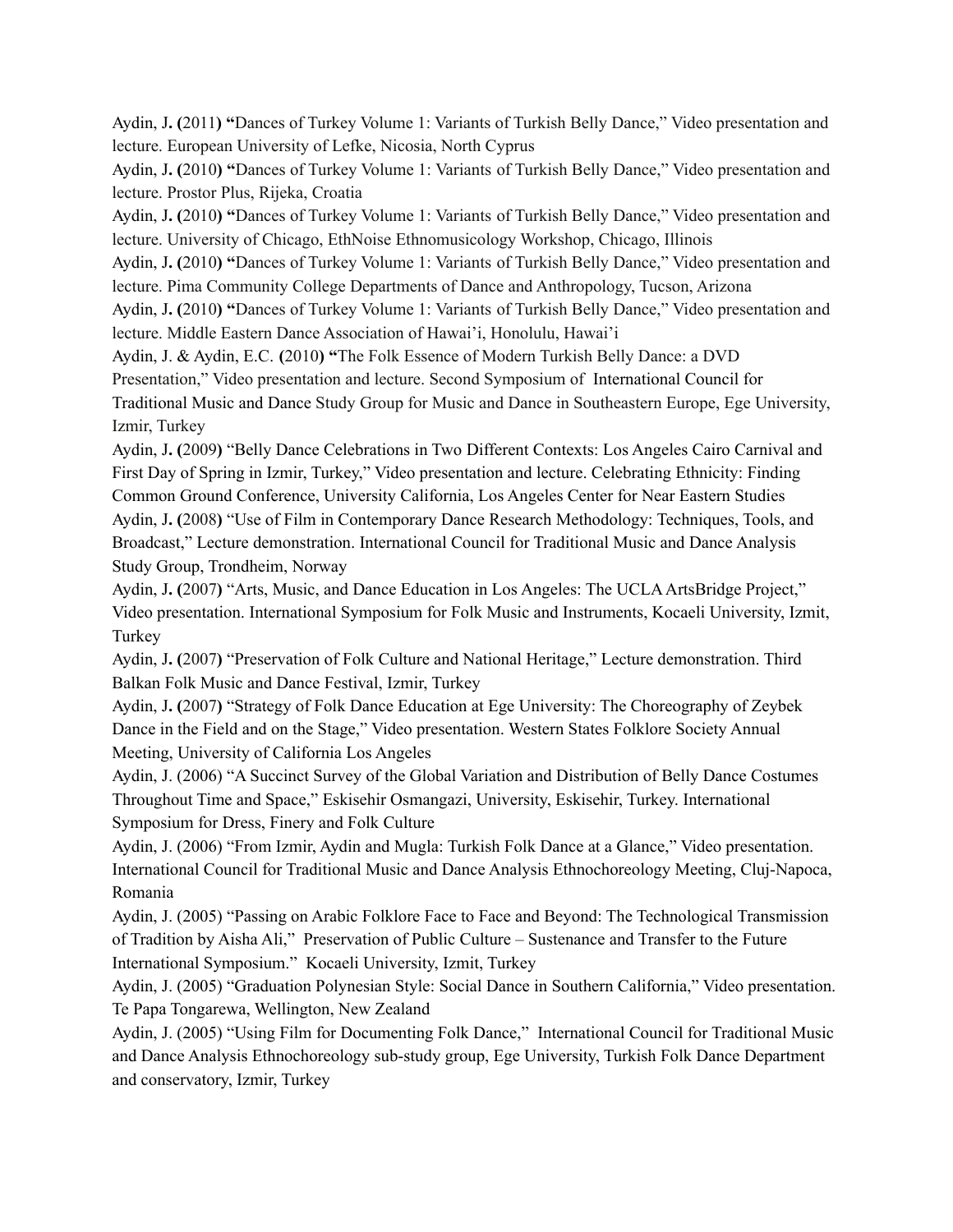Aydin, J. (2005) "Dance on Camera: The Nonosina Tahitian Dance Company," Video presentation. Dance Under Construction, University of California, Los Angeles

Aydin, J. (2004) "Editing Dance on Film: A Polynesian Example," Video presentation. International Council for Traditional Music and Dance Analysis Study Group, Trondheim, Norway

Aydin, J. (2003) "Social Dances of the Nonosina Polynesian Dance Company," Video presentation. American Folklore Society Meeting, Salt Lake City, Utah

Aydin, J. (2003) "I Am the Lomi Stick Man," Video presentation. American Folklore Society Meeting, Albuquerque, New Mexico

Aydin, J. (2003) "The Lomi Stick Man: The Healing Art of a Hawaiian Craftsman," Video presentation. VII International Symposium of the Pacific Arts, Christchurch, New Zealand

Aydin, J. (2003) "I Am the Lomi Stick Man," Video presentation. Vitas Film Festival, University of California, Los Angeles

Aydin, J. (2003) "Celebrating Krishna: The New Spectator Sport," Video presentation. California Folklore Society Meeting, Sacramento, California

Aydin, J. (2002) "Raising Krishna Consciousness? The Venice Beach Festival of the Chariots." Video presentation. American Folklore Society Meeting, Rochester, New York

## **AWARDS & RECOGNITION**

- Prostor Plus Scholars and Artists in Residency Program, Prostor Plus, Rijeka, Croatia, 2010
- Mayoral Award for Artistic Significance, Metropolitan Municipality Izmir, Turkey, 2007
- Dissertation Year Fellowship Award, University of California-Los Angeles, Los Angeles, California, 2006-2007
- Graduate Summer Research Award, University of California-Los Angeles, Los Angeles, California, 2005
- Summer Research Award, University of California-Los Angeles, Los Angeles, California 2004
- Dean's List, Distinction in Anthropology Award, California State University Northridge, California, 2000- 2001
- Distinction in Anthropology Award, California State University Northridge, California, 2001
- Golden Key Honor Society, California State University , Northridge, California, 2000-2001